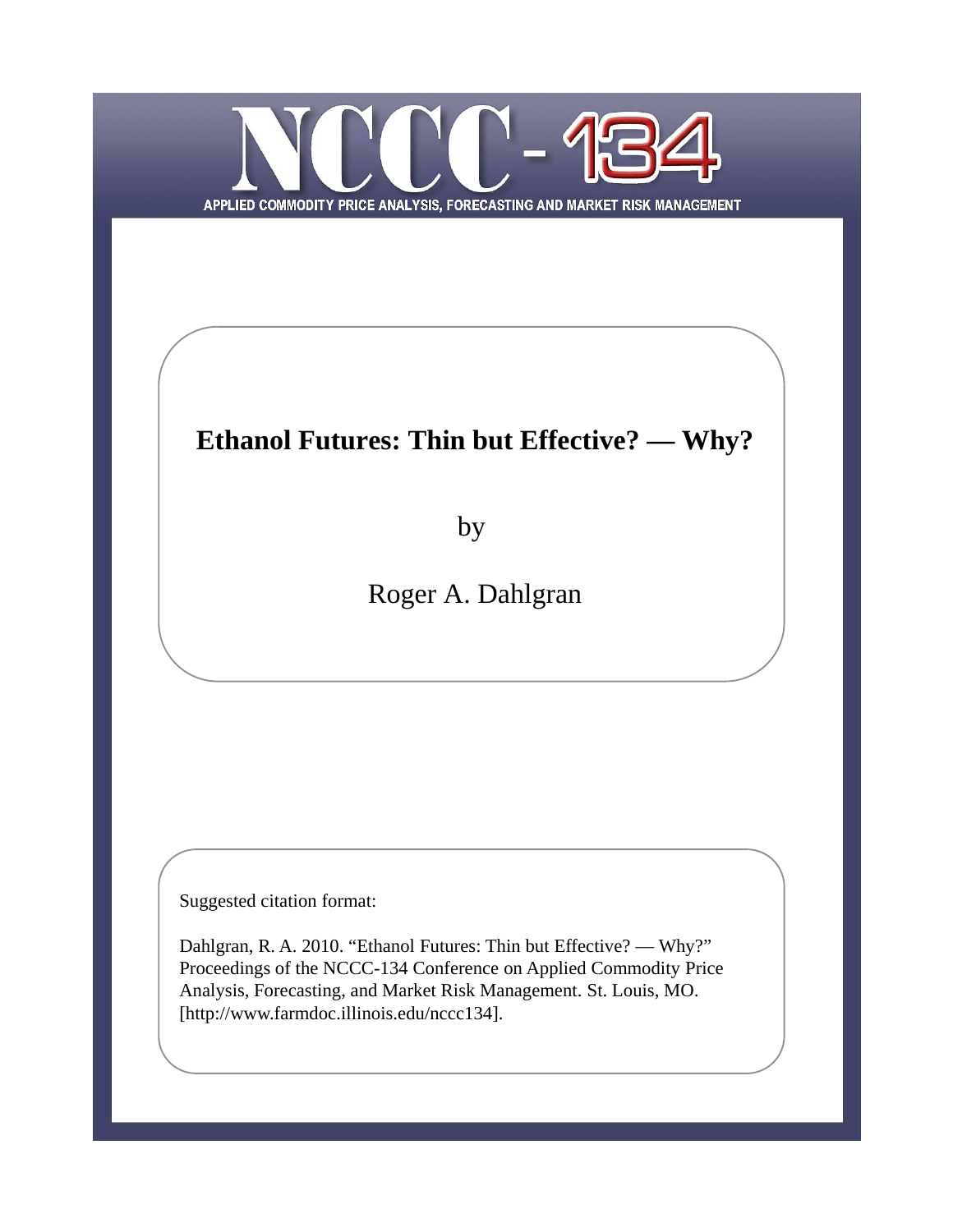#### **Ethanol Futures: Thin but Effective? — Why?**

Roger A. Dahlgran\*

*Paper presented at the NCCC-134 Conference on Applied Commodity Price Analysis, Forecasting, and Market Risk Management St. Louis, Missouri, April 19-20, 2010*

*Copyright 2010 by Roger Dahlgran. All rights reserved. Readers may make verbatim copies of this document for non-commercial purposes by any means, provided that this copyright notice appears on all such copies.*

Roger Dahlgran (dahlgran@u.arizona.edu) is an Associate Professor in the Department of Agricultural and Resource Economics, 403C Chavez Bldg, University of Arizona, Tucson, Arizona 85721-0023.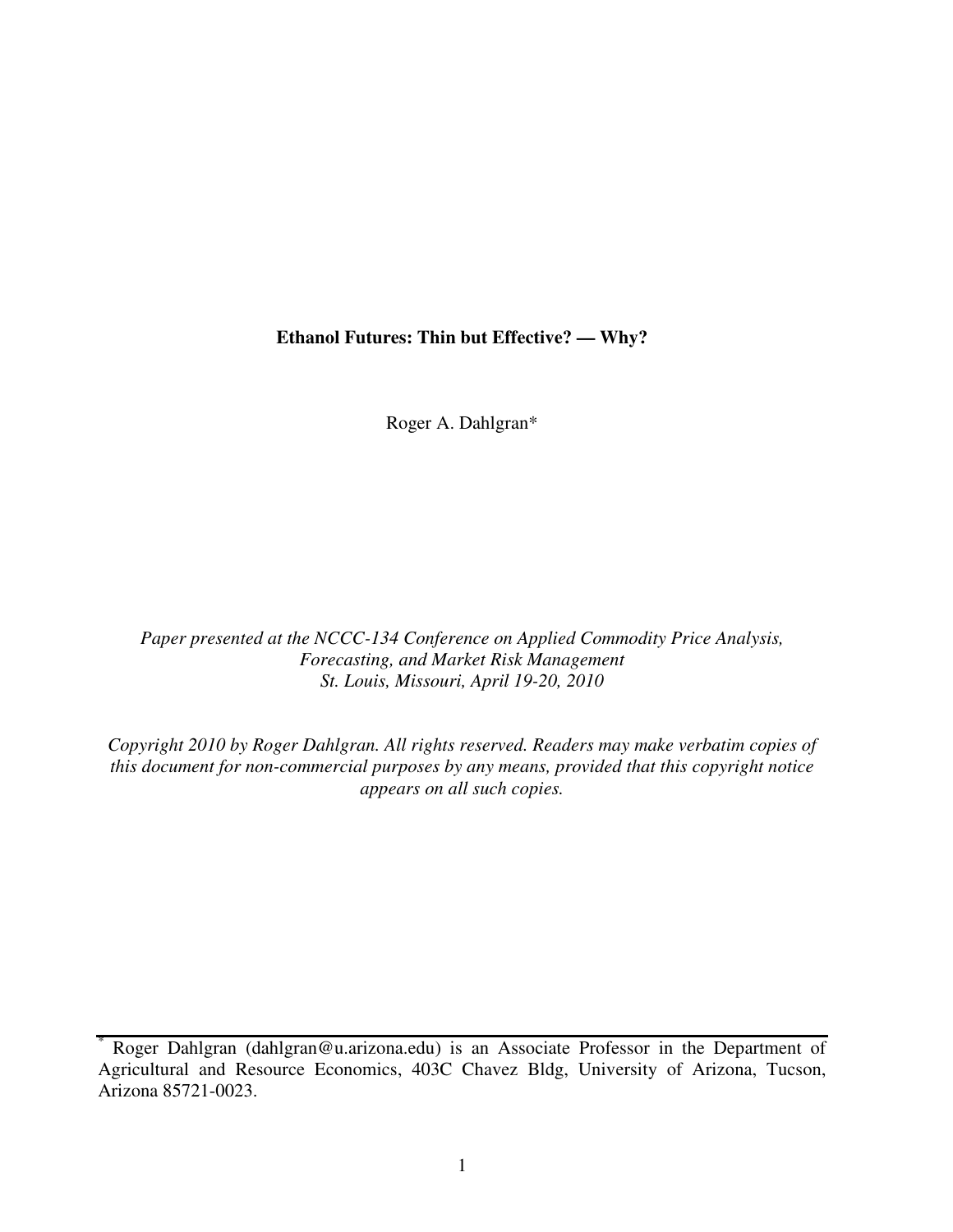# **Ethanol Futures: Thin but Effective? — Why?**

#### **Practitioner's Abstract**

*This study examines the paradox where the ethanol futures market provides effective hypothetical hedges yet the use of this market is shunned by those with ethanol cash market positions because of its limited volume and open interest. Examining this issue requires describing ethanol cash, futures, and swaps markets, and ethanol contracting practices. We observe that ethanol futures open interest is about two percent of annual U.S. usage compared to nine percent in gasoline markets. We also observe that an attempt by a single refiner to fully hedge its production would significantly alter the volume/open interest profile of the ethanol futures market. In this respect, the ethanol futures market is thin. The ethanol futures market is nonetheless efficient except in the final month of a contract's life. We examine causality relationships between the ethanol futures and swaps markets and find that the futures market adjusts to swaps market disequilibrium but the converse does not hold. The implications of these findings are (1) because futures equilibrium open interest adjusts to changes in swaps equilibrium open interest, the futures price reflects conditions in the deeper swaps market as well as in the futures market, (2) because of (1) using the futures settlement price for marking swaps to market provides secure bonding in the over-the-counter ethanol derivatives (swaps) market, and (3) inefficiencies in the futures market during the last month of a contract's life are likely due to the swaps market's use of the cumulative average of the futures prices during the last month of the swap contract's life.*

**Keywords:** ethanol, hedging, swaps, corn crushing, price risk management.

# **Introduction**

A new futures contract's success is typically defined by its trading volume reaching a threshold that provides hedgers with the opportunity to pass their price risk to speculators without suffering a significant pricing penalty. If a new contract's trading volume fails to grow, then speculators are reluctant to enter the market to provide liquidity. Without liquidity, both speculators and hedgers are reluctant to trade because individual transaction-induced price movements may be disadvantageous in the execution of the trade (Joost and Meulenberg, 1997). We wish to examine this issue as it affects hedging in the developing ethanol futures market.

Ethanol futures began trading on the Chicago Board of Trade on March 21, 2005. Average trading volume through December 2008 was 37 contracts per day. Trading was more active in the last half of 2008, when average daily volume was 135 contracts and the most active day saw 646 contracts traded. For comparison, daily trading volume for corn futures over the same period averaged 138,211 contracts with a maximum of 516,000 contracts. Thus, the ethanol futures contract has a relatively modest trading volume and could be described as thin.

Dahlgran (2009) examined the hypothetical hedging performance of the ethanol futures contract over this period and found that the contract provided effective hedging for corn crushing, ethanol storage, and ethanol acquisition. He also found that the ethanol futures contract was a more effective ethanol hedging vehicle than was the gasoline futures contract. This brings us to the question posed by the title of this paper — how does the ethanol futures contract provide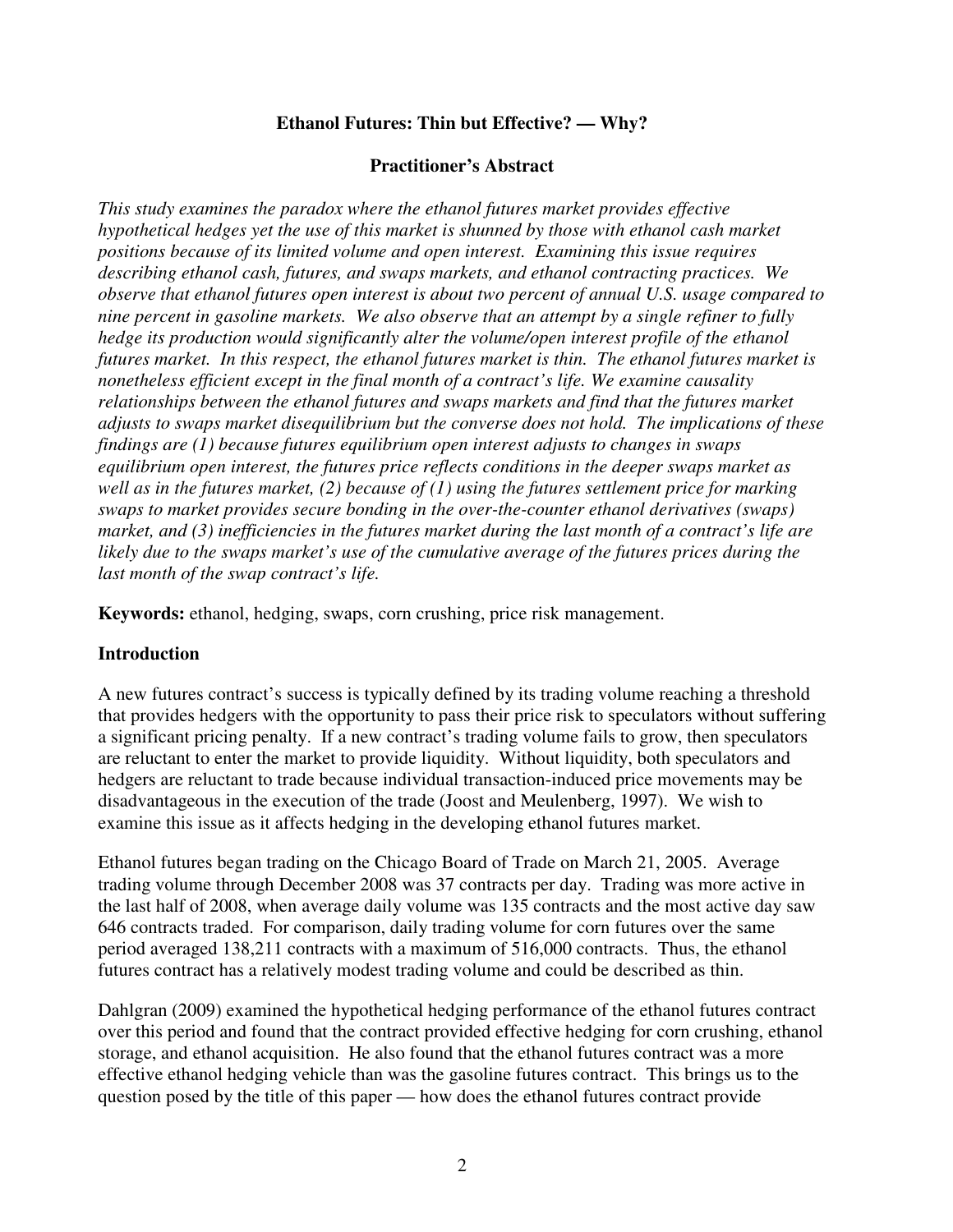effective hedging in the face of such modest trading volume? This paper addresses this question by examining the ethanol futures and swaps complex.

The objectives of this paper are first to describe the ethanol cash market, the ethanol futures market, and the ethanol swaps market. We will report on trading practices in the ethanol cash market, the thinness of the ethanol futures market, and trading practices in the related over-thecounter ethanol swaps market. The second objective of this paper is to test for efficiency in the ethanol futures market in order to determine if hedgers consistently pay a risk premium to use the ethanol futures market. The third objective is to determine how the depth of the swaps market adds virtual depth to the futures market. This will lead us to the conclusion that the futures market can be thin but yet provide effective hedging as it serves as the public price discovery mechanism for a broader but opaque over-the-counter swaps market.

#### **The Ethanol Cash Market**

Since 1996 U.S. ethanol production has grown 20% annually (figure 1). The ban on the gasoline additive MTBE in California and New York beginning in January 2004 and subsequent bans in other states, and the substitution of ethanol for MTBE accounts for most of this growth. MTBE was banned because it is a known carcinogen and mixes easily with ground water. The absence of liability protections for petroleum companies in the contamination of groundwater by MTBE led petroleum companies to focus on ethanol as the most economically viable MTBE substitute.



Figure 1 U.S. Ethanol Production and Utilization.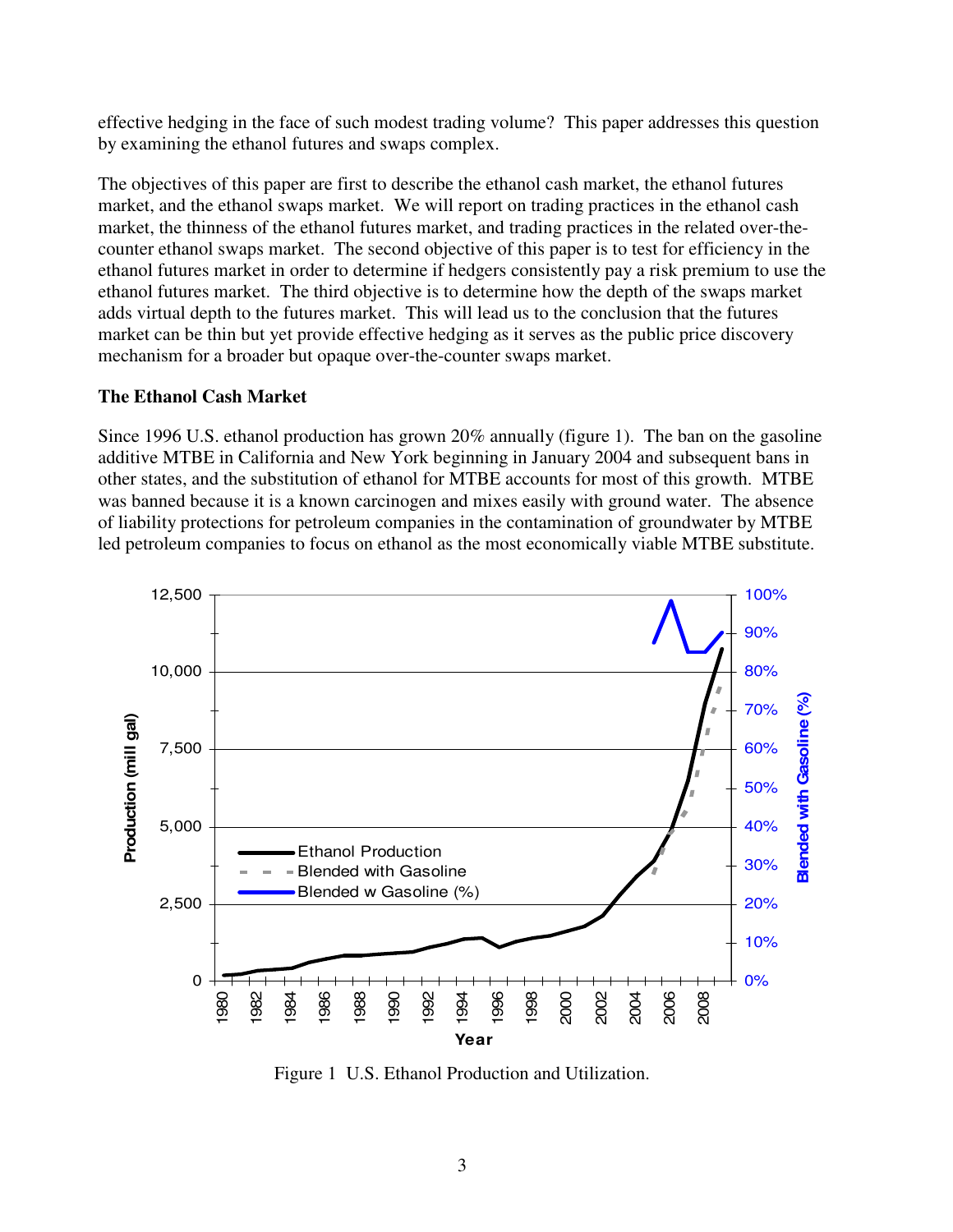The popular notion expressed by politicians and the media is that ethanol is a substitute for gasoline.<sup>1</sup> This is not the case. To date, ethanol has served primarily as a complement to gasoline. In 2009, 10.76 billion gallons of ethanol were produced by 191 operating U.S refineries (Renewable Fuels Association). About 90% of this ethanol was blended with gasoline, typically at blending facilities located at gasoline pipeline terminals (figure 1). Blending ethanol with gasoline provides three benefits. First, ethanol has a higher octane rating than gasoline meaning that it burns more slowly than gasoline. Fuels that burn quickly result in engine "knock". Blending ethanol with gasoline raises the octane rating of the blend and reduces the incidence of engine knock. Second, ethanol alters the characteristics of the blend so that other lower value petroleum distillates, such as naphthalene, can also be added and sold with the resulting gasoline blend. And third, adding ethanol to gasoline "oxygenates" the blend, causing it to burn more completely thereby reducing the polluting emissions such as carbon monoxide. Currently, retail gasoline in the U.S. is a blend containing from 7 to 10% ethanol.

Most transactions between ethanol refiners and blenders are brokered. In these transactions an ethanol broker typically offers the refiner a fixed price contract for future production and offers ethanol to a blender (frequently a major oil company) under a fixed price contract. Because of the continuous nature of ethanol production and blending, both refiners and blenders see advantages in using "strip" contracts covering three to six months of production and utilization. Other contracting scenarios also occur. These include major oil companies offering forward contracts to large ethanol refiners, and some ethanol refiners selling some of their production on the cash market capping the anticipation of higher spot prices.

#### **Ethanol Futures Markets**

The ethanol futures contract was developed to help ethanol refiners and blenders manage ethanol price risk. Brokers also use these markets to manage the price risk of negotiating contracts between refiners and blenders. These risks occur during negotiations between the counter parties.

The ethanol futures contract calls for the delivery of 29,000 gallons (approximately one rail car) of ethanol meeting The American Society for Testing and Materials standard D4806 for Denatured Fuel Ethanol for Blending with Gasolines for Use as Automotive Spark-Ignition Engine Fuel plus California standards. Trading takes place on both an open outcry and an electronic platform with the electronic platform trading overnight and then trading simultaneously with the open outcry platform during the day. Traded contracts mature in each calendar month and for three years forward. The last trading day for each maturity is the third business day of the delivery month. Contract settlement occurs by either physical delivery, or exchange for physicals, or exchange for risk, but not by cash settlement.

For the first year and a half following the introduction of the ethanol futures contract, a market maker was used to provide market liquidity and to insure tight bid-ask spreads in this very small market. This arrangement has been discontinued as growth in the ethanol futures market has made it unnecessary. Ethanol futures open interest and trading volume is indicated in figure 2.

<sup>1</sup> See for example President Bush's "Twenty in Ten" initiative outlined in the 2007 State of the Union Address. This initiative will "… require 35 billion gallons of renewable and alternative fuels in 2017 …. In 2017, this will displace 15% of projected annual gasoline use" (The White House, Jan 23, 2007).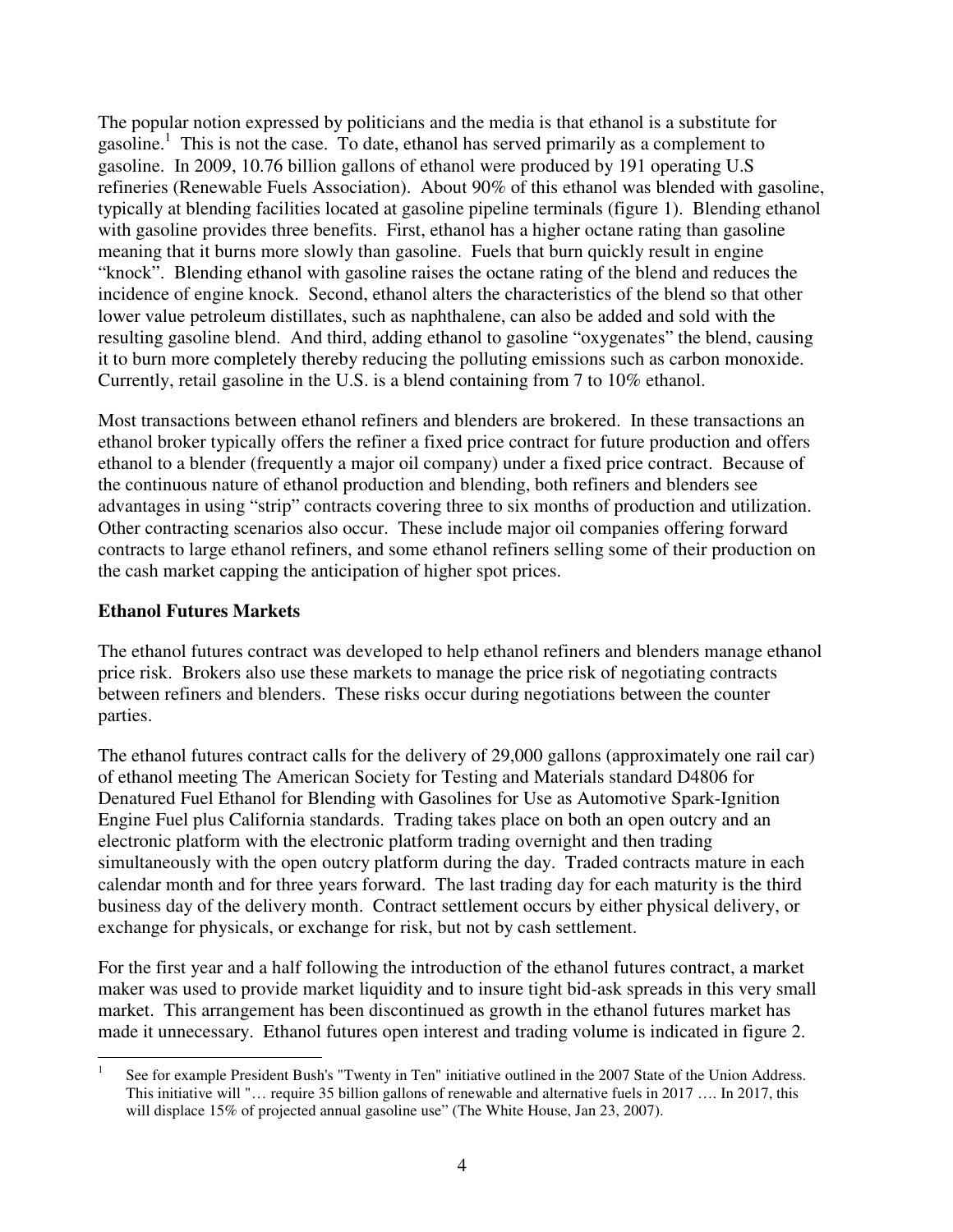

Figure 2. Trading volume and open interest in ethanol futures, all maturities.

|                                                             | Hedge Effectiveness / Horizon |       |       |       |        |  |
|-------------------------------------------------------------|-------------------------------|-------|-------|-------|--------|--|
| <b>Type of Hedge</b>                                        | $1$ wk                        | 2 wks | 4 wks | 8 wks | 13 wks |  |
|                                                             | 0.34                          | 0.55  | 0.74  |       | 0.87   |  |
| Soybean crushing <sup>a</sup><br>Corn crushing <sup>b</sup> | 0.45                          | 0.43  | 0.64  | 0.78  |        |  |
| Ethanol Inv with Ethanol Futures <sup>b</sup>               | 0.002                         | 0.29  | 0.66  | 0.85  |        |  |
| Ethanol Inv with RBOB Futures <sup>b</sup>                  | 0.004                         | 0.02  | 0.19  | 0.36  |        |  |

|  |  |  |  | Table 1. Measures of ethanol hedging effectiveness. |
|--|--|--|--|-----------------------------------------------------|
|--|--|--|--|-----------------------------------------------------|

a/ Source: Dahlgran (2005).

b/ Source: Dahlgran (2009).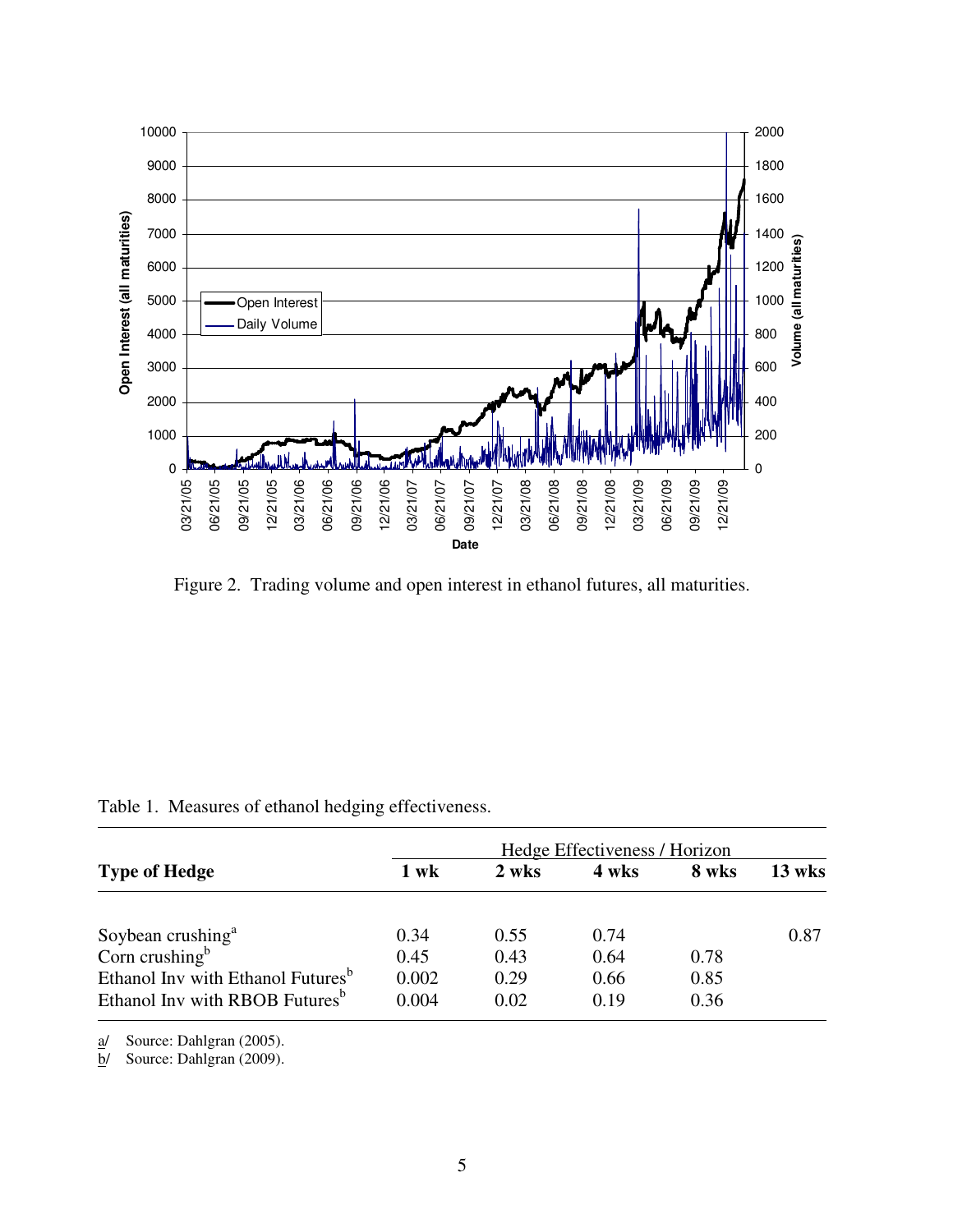By February of 2010, open interest in all maturities of the ethanol futures contracts had grown to 8,500 contracts and daily trading volume averaged 400 contracts.

# **Ethanol Futures – How Effective?**

Dahlgran (2009) evaluated the effectiveness of hypothetical ethanol hedges using the new ethanol futures markets (table 1). The columns of table 1 indicate hedges of various lengths because hedging studies generally find that hedging effectiveness increases with the length of the hedge. The rows of table 1 show different types of hedges.

For comparison the first row of table 1 indicates the effectiveness of the soybean crush hedge, a hedge that utilizes deep and liquid futures markets (Dahlgran, 2005). The effectiveness of this hedge depends on its length and varies from 0.34 to 0.87. These findings closely match those of similar studies (Garcia, Roh and Lethold, 1995; Fackler and McNew, 1993).

The second row of table 1 shows the effectiveness of corn crushing hedges. Comparison with the first row of table 1 indicates that the corn crush hedge and the soybean crush hedge have similar price risk reduction capabilities. Thus, the effectiveness of the hypothetical corn crush hedge is at a level that is commercially acceptable in a similar processing sector.

The third row of table 1 examines the effectiveness of using the ethanol futures contract for inventory hedges. These effectiveness levels are applicable for either an ethanol broker who wants to manage price risk while negotiating a contract, or a blender (refiner) who wants to manage price risk for anticipated ethanol purchases (sales). This row shows that for a one week hedge horizon, the ethanol futures contract does not offer a level of price risk reduction that is commercially or statistically significant. Interviews with risk managers in the ethanol sector indicate that hedge horizons are typically from three to six months. For these longer hedge horizons, the level of price risk protection is commercially and statistically significant.

For comparison, the fourth row of table 1 shows the effectiveness of using gasoline futures to cross hedge the price risk of ethanol inventory holding or anticipated purchases as studied by Franken and Parcell (2003). Comparison of the third and fourth rows of table 1 indicates that the ethanol futures contract provides greater ethanol price risk protection than does the gasoline futures contract.

In summary, table 1 shows that, at least hypothetically, the ethanol futures contract is an effective price risk management tool that ethanol refiners, blenders, and brokers can use.

#### **Ethanol Futures – How Thin?**

Pennings and Muelenberg (1997) point out " ... in thin markets, transactions of individual hedgers may have significant price effects and can affect hedging effectiveness." While Nelson and Turner (1995) did not detect this effect in their experimental study, it is widely perceived to exist and risk managers in the ethanol industry explicitly cite it as a reason for not using the ethanol futures market.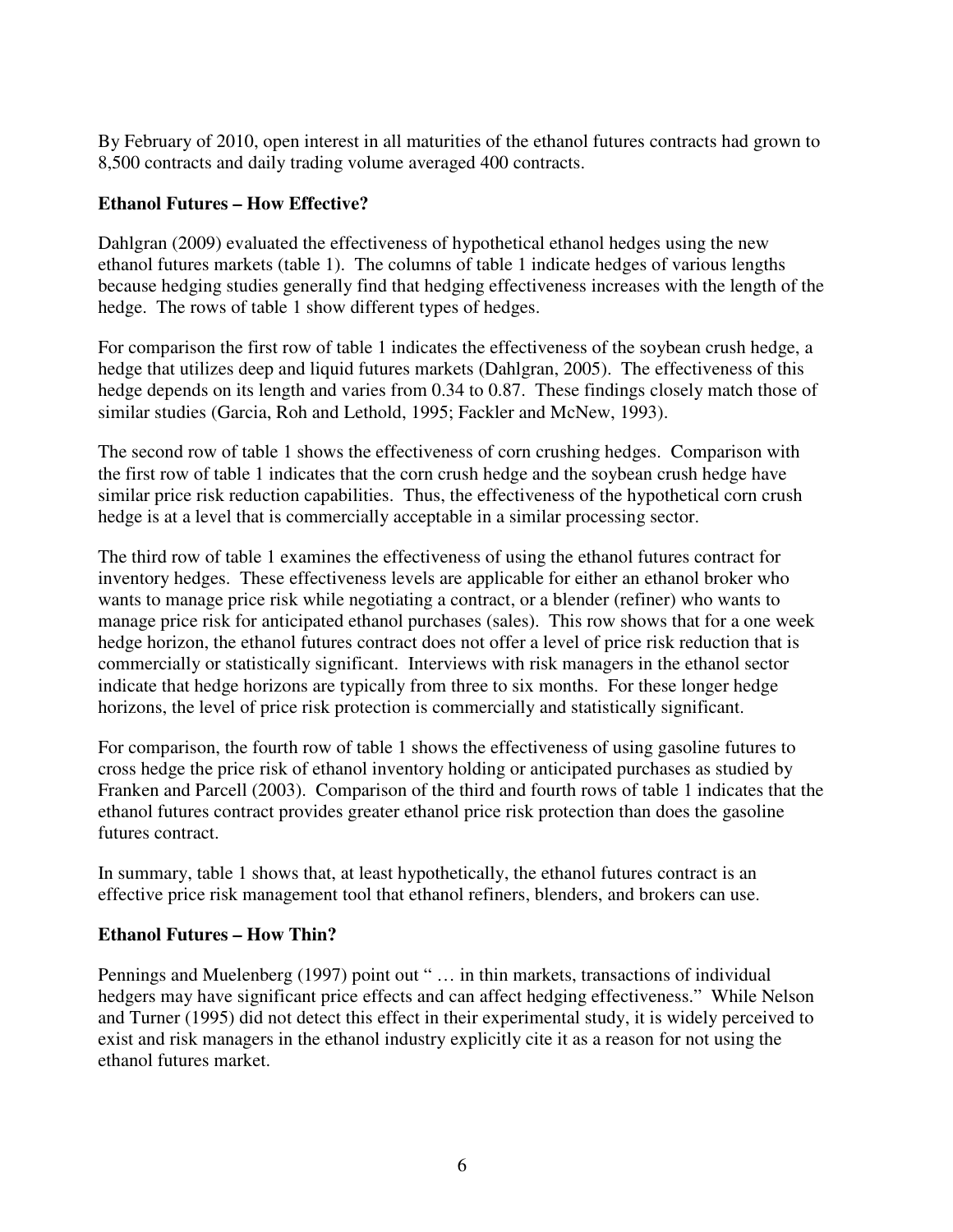Some simple arithmetic provides a perspective on the thinness of the ethanol futures market. The annual production of the 191 U.S. ethanol refineries in operation in March of 2010 is equivalent to 413,500 contracts while ethanol futures open interest in all maturities is 8,500 contracts so futures open interest represents two percent of annual production. The corresponding statistic for gasoline futures is nine percent.

Alternatively, annual average production for the 191 operating refineries is 56.3 million gallons per refinery. A 100-car unit train is equivalent to 2.9 million gallons (29,000 gal per car) so the average plant produces roughly 1.6 unit trains of ethanol per month. Figure 3 shows average daily futures volume and open interest by months-to-maturity for 2008 and 2009 and the 100 contracts corresponding to a single unit train. This figure demonstrates that if a single refiner or blender wanted to hedge a single unit train, (less than one plant's monthly production), then this action would significantly alter the market's volume and open interest profile. In this regard, these markets could be described as thin.



Figure 3. Ethanol futures: average daily volume and open interest by maturity, 2008 and 2009.

# **Ethanol Futures – How Efficient?**

If we accept the notion that the ethanol futures market is thin, then does it follow that they are also inefficient? To answer this question we first distinguish between allocative and informational efficiency (Fackler and Goodwin, 2001). <sup>2</sup> Allocative efficiency in futures markets requires

<sup>&</sup>lt;sup>2</sup> One might be tempted to differentiate between spatial and intertemporal arbitrage based on the notion that spatial arbitrage is bi-directional, while storage only moves commodity forward through time. Such a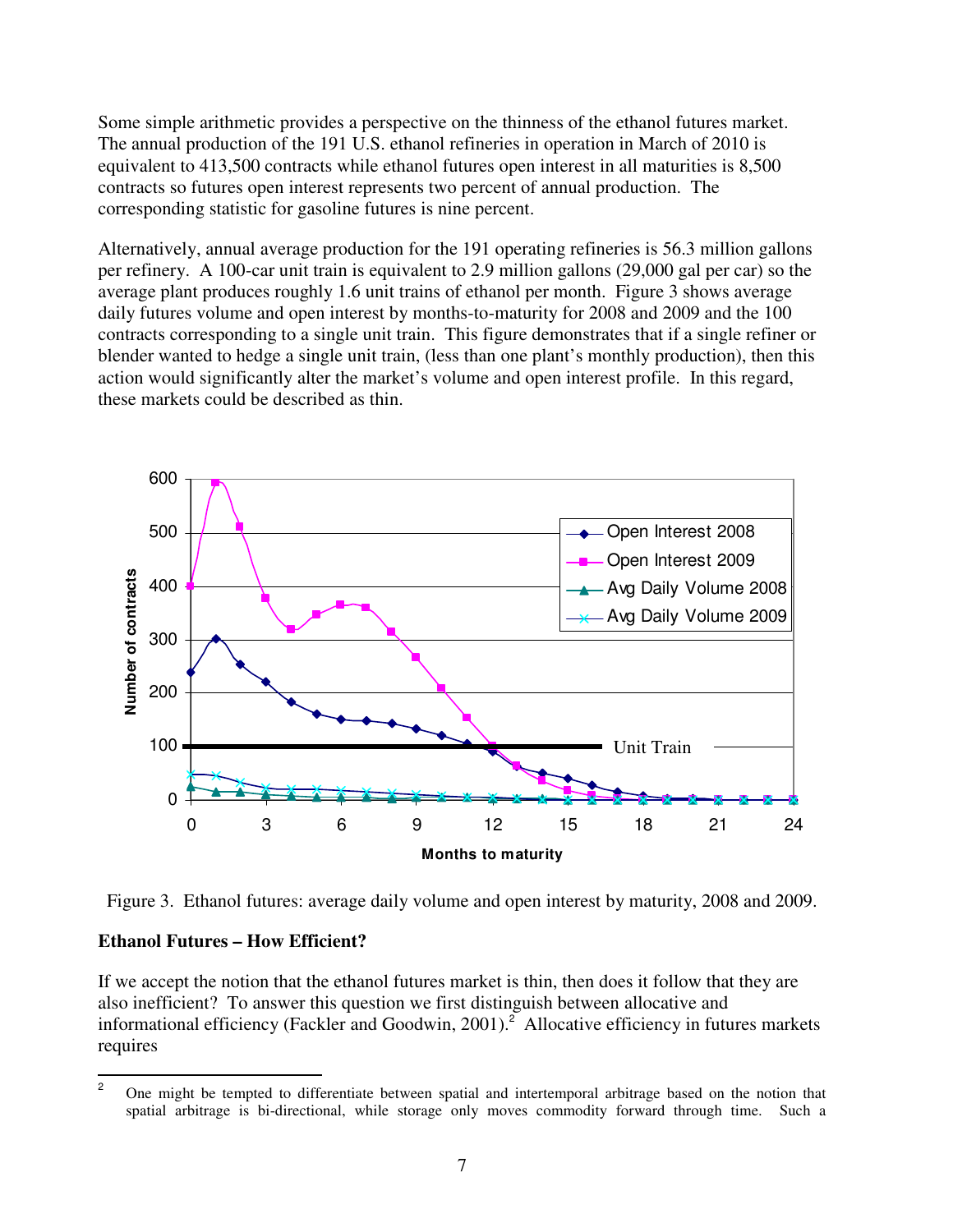(1a)  $F_{Tt} \leq P_t + C_{Tt}$ 

where  $F_{Tt}$  is the futures price at time t for delivery at time T,  $P_t$  is the spot price at time t, and  $C_{Tt}$ is the cost to arbitrage the spot market against the futures market When transactions costs  $(\delta)$ are included, the allocative efficiency condition becomes

(1b)  $|F_{\text{Tr}} - P_t - C_{\text{Tr}}| \le \delta.$ 

If arbitrage transactions are costless, then allocative efficiency requires equality in (1a). This equality maximizes the risk transfer capabilities of futures markets as futures and spot prices move in lockstep and hedgers substitute basis risk for price risk.

Informational efficiency was defined by Fama (1970, p. 383) with "A market in which prices always 'fully reflect' available information is called 'efficient'." Fama further defined 'available information' so that a market can be classified as weak-form, semi-strong-form, or strong-form efficient. If markets are found to be inefficient in some sense, then speculators possessing the corresponding type of information can earn rents.

Bigman, Goldfarb and Schectman (1983) applied Fama's efficiency definition to futures markets with

(2a)  $E(P_T - F_{Tt} | \Omega_t) = 0$ 

where  $\Omega_t$  represents the information set at time t appropriate to the type of efficiency defined. Because  $F_T$  is known at time t, efficiency requires

$$
(2b) \tF_{T,t} = E (P_T | \Omega_t).
$$

When  $F_{T,t}$  > (<) E ( $P_T | \Omega_t$ ) long (short) hedgers can expect to pay a risk premium for hedging. Thus, consistently inefficient ethanol futures markets can drive hedgers to use cheaper contracting markets.

A more general efficient market hypothesis applicable to any financial asset is

(2c)  $F_{Tt} = E (F_{Tt+1} | \Omega_t).$ 

We distinguish between (2b) and (2c) as long-run and short-run informational efficiency, respectively, because (2b) involves current expectations about the contract maturity period while  $(2c)$  involves current expectations about the next market period.<sup>3</sup> Informational efficiency is

distinction overlooks that a lack of storage incentives (i.e.  $F_{Tt}$  -  $P_t < C_{Tt}$ ) is arbitraged by reallocating commodity away from storage to current consumption. This reallocation drives down the spot price and reduced inventories increases the futures price. These price movements are consistent with "reverse storage" arbitrage.

3 The expectation of futures and spot price convergence at contract maturity makes (2b) and (2c) equivalent. If  $\mathbf{F}_{\text{Tr}} = \mathbf{E}_t(\mathbf{F}_{\text{T},t+1} | \mathbf{\Omega}_t)$ , then  $\mathbf{F}_{\text{T},t+1} = \mathbf{E}_t(\mathbf{F}_{\text{T},t+2} | \mathbf{\Omega}_t)$ ,  $\mathbf{F}_{\text{T},t+2} = \mathbf{E}_t(\mathbf{F}_{\text{T},t+3} | \mathbf{\Omega}_t)$ . and  $\mathbf{F}_{\text{T},T-1} = \mathbf{E}_t(\mathbf{F}_{\text{T},T} | \mathbf{\Omega}_t)$ . Continuous substitution gives  $F_{Tt} = E_t(F_{T,T} | \Omega_t)$ . To establish the equivalence, we need  $E_t(F_{T,T} | \Omega_t) = E_t(P_T | \Omega_t)$ . Such an expectation would be rational in the face of a certainty of convergence of spot and futures prices at contract maturity. A certainty of convergence requires unfettered arbitrage,  $\delta = 0$ , and  $C_{Tt} = 0$  as  $t \to T$  in (1b).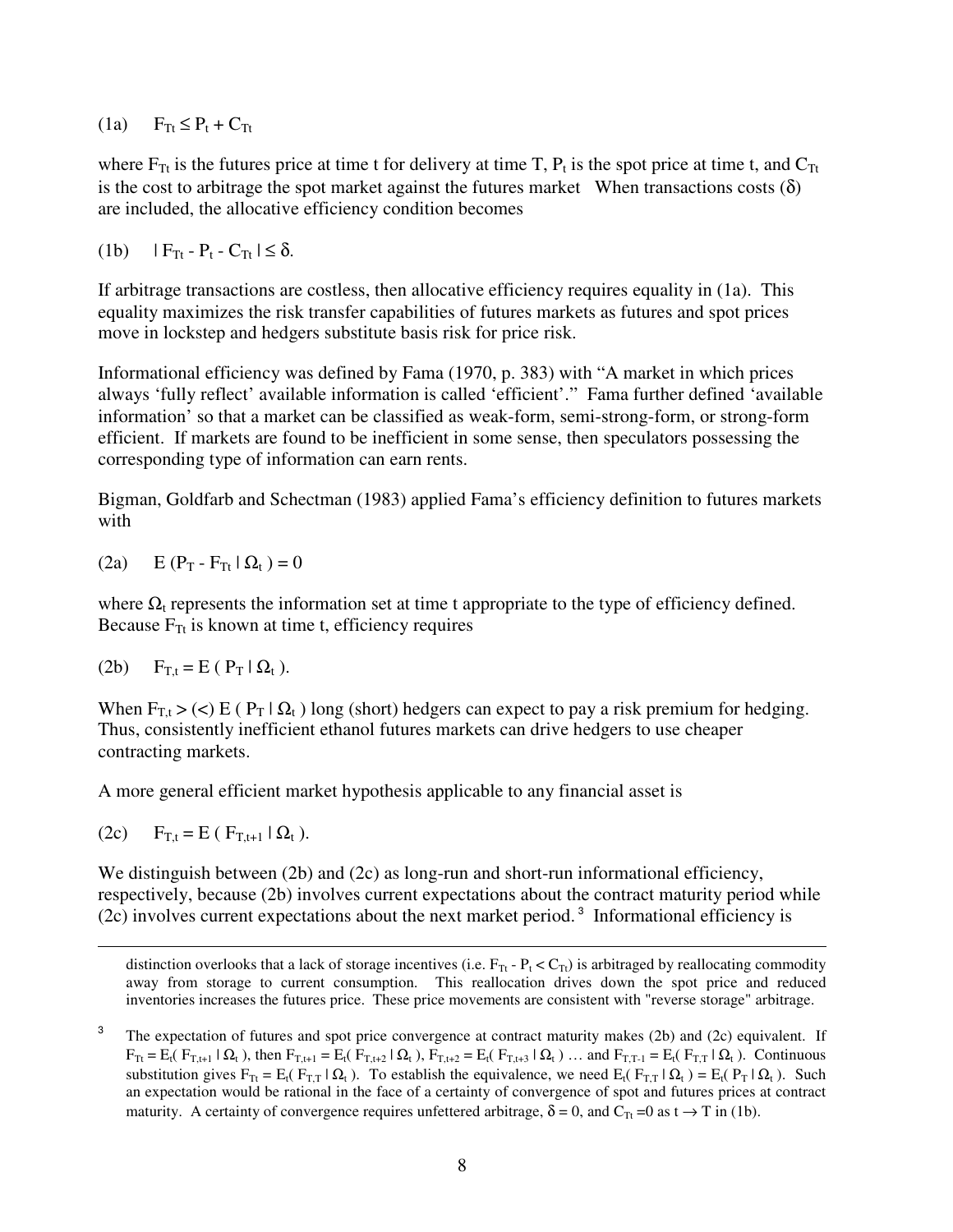more general than allocative efficiency in that a futures market for a seasonally-produced commodity may be allocatively efficient for a pre-harvest contract but not for a post-harvest contract and yet be informationally efficient in both. 4

Many researchers have used Fama's definitions to investigate the efficiency of futures markets. Early studies (Bigman, Goldfarb and Schectman, 1983; MacDonald and Hein, 1993) estimated the regression model  $P_T = \alpha + \beta F_{Tt} + \varepsilon_t$  then tested the null, efficient-market hypothesis that  $\alpha$  = 0 and  $\beta$  =1. Recent refinements recognize the possible integration of the futures and spot price series and the possibility that these series are cointegrated (Bessler and Covey, 1991; Chowdhury 1991; Lai and Lai, 1991). Current interpretations of the efficient-market hypothesis necessitate that a linear combination of the spot and futures prices is stationary (Enders, 1995, p. 357). Alternatively stated, "The concept of cointegration posits that two efficient markets for the same asset whose prices are each nonstationary by themselves should have an equilibrium relationship which is stationary." (Schroeder and Goodwin, 1991, p. 686)

Ethanol futures market efficiency can be analyzed with several different models. For example, we could fit

(3a)  $P_{T(m)} = \alpha + \beta F_{m,T(m)-\tau} + \varepsilon_m$ , m = 1, 2, 3, ... M

where m represents an element of a set of M available contract maturities,  $T(m)$  converts the contract's maturity to a point on a timeline that corresponds to the contract's last trading date, and  $F_{m,T(m)}$ - <sub>τ</sub> designates the price of a futures contract with maturity m that is quoted  $\tau$  days prior to maturity. Efficiency is tested with H<sub>0</sub>:  $\alpha = 0$ ,  $\beta = 1$ . The parameter  $\tau$  can be varied to test for efficiency at various points in the contract's life.

In addition to (3a) we could also fit

(3b)  $F_{m,m} = \alpha' + \beta' F_{m,T(m)-\tau} + \varepsilon_m$ ,  $m = 1, 2, 3, ...$  M

which allows us to test whether the futures price quoted  $\tau$  days before contract maturity is the futures price expected to prevail at contract maturity. Differences in results between (3a) and (3b) would be due to lack of convergence between  $P_{T(m)}$  and  $F_{m,m}$ . The model does not explain the cause of the lack of convergence, though the possibilities include locational differences and delivery costs. We could also fit (3b) for the RBOB (gasoline) futures contract to compare the efficiency of a thin market (ethanol) to that of a similar though liquid market (gasoline).

Before fitting models (3a) and (3b) we test for unit roots (H<sub>0</sub>:  $\gamma = 0$ ) and the possibility of cointegrated series with the following

$$
(4a) \qquad \Delta P_m = \gamma P_{m-1} + e_m
$$

(4b)  $\Delta F_{m,m} = \gamma F_{m-1,m-1} + e_m$ 

<sup>4</sup> Suppose the price of the pre-harvest contract is  $P_t + C_T$  while the post-harvest contract, in anticipation of the harvest, has a significantly lower price. Both could be informationally efficient but the post-harvest contract would fail to be classified as allocatively efficient.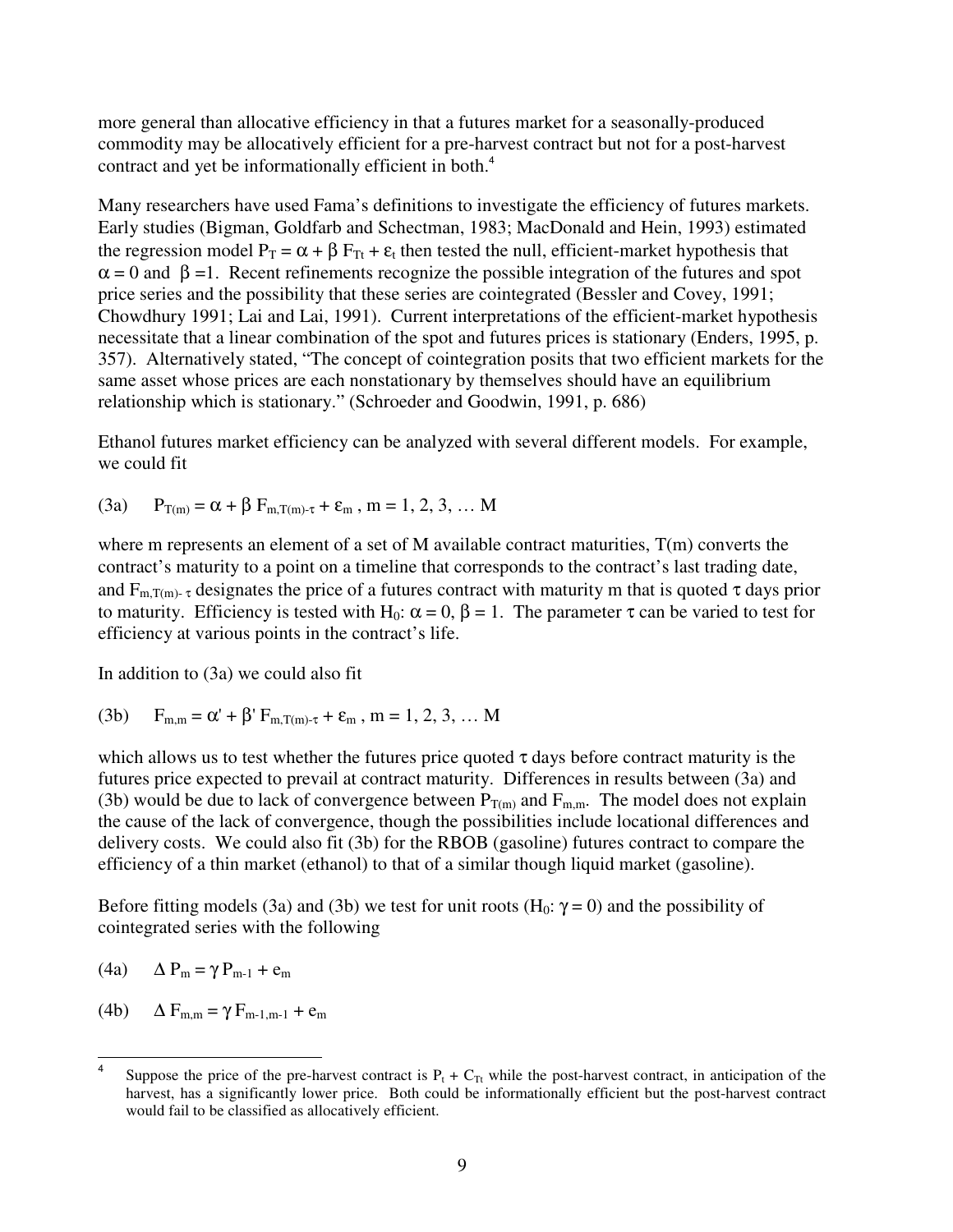#### (4c)  $\Delta F_{m,T(m)-\tau} = \gamma F_{m,T(m-1)-\tau} + e_m$

where  $\Delta F_{m,m} = F_{m,m} - F_{m-1,m-1}$  (i.e., the change in the final settlement prices of the maturing contracts) and  $\Delta F_{m,T(m)-\tau} = F_{m,T(m)-\tau} - F_{m-1,T(m-1)-\tau}$  (i.e., the change in the price of the imminently maturing futures contract  $\tau$  days from its final settlement).

The results of fitting (4a) through (4c) for various values of  $\tau$  are summarized in table 2. These results clearly and consistently indicate that the unit root hypothesis cannot be rejected for either ethanol (a thin market) or gasoline a not-so-thin market, regardless of  $\tau$ , the time to contract maturity when the futures price is drawn.

We proceed under the assumption that each of the data series in  $(4a)$ ,  $(4b)$ , and  $(4c)$  are integrated. If the series are also cointegrated, then efficiency test results from fitting (3a) or (3b) are biased. Under these conditions, a vector error correction model can be used to test for the efficiency condition as the equilibrium relationship between the two integrated series. Specifically, we estimate

$$
(5) \qquad \begin{bmatrix} \Delta P_m \\ \Delta F_{m,T(m)-\tau} \end{bmatrix} = \begin{bmatrix} a_1 \\ a_2 \end{bmatrix} \begin{bmatrix} 1 & -\beta & -\alpha \end{bmatrix} \begin{bmatrix} P_{m-1} \\ F_{m-1,T(m-1)-\tau} \\ 1 \end{bmatrix} + \begin{bmatrix} \varepsilon_{1,m-1} \\ \varepsilon_{2,m-1} \end{bmatrix}.
$$

| τ<br>(wks)     | M  | Ŷ         | s.e. $\hat{\gamma}$        | Pr > DF | M  | Ŷ         | s.e. $\hat{\gamma}$     | Pr > DF |
|----------------|----|-----------|----------------------------|---------|----|-----------|-------------------------|---------|
|                |    |           | <b>Spot Ethanol Prices</b> |         |    |           |                         |         |
|                | 35 | $-0.0103$ | 0.0180                     | 0.4618  |    |           |                         |         |
|                |    |           | <b>Ethanol Futures</b>     |         |    |           | <b>Gasoline Futures</b> |         |
| $\overline{0}$ | 54 | $-0.0053$ | 0.0206                     | 0.5893  | 45 | $-0.0107$ | 0.0196                  | 0.4738  |
| 1              | 54 | $-0.0037$ | 0.0189                     | 0.6116  | 45 | $-0.0102$ | 0.0207                  | 0.4954  |
| $\overline{2}$ | 54 | $-0.0031$ | 0.0188                     | 0.6218  | 45 | $-0.0096$ | 0.0181                  | 0.4799  |
| 3              | 54 | $-0.0036$ | 0.0181                     | 0.6096  | 45 | $-0.0154$ | 0.0203                  | 0.3837  |
| $\overline{4}$ | 54 | $-0.0057$ | 0.0194                     | 0.5764  | 45 | $-0.0117$ | 0.0189                  | 0.4438  |
| 8              | 54 | $-0.0020$ | 0.0149                     | 0.6333  | 44 | $-0.0092$ | 0.0185                  | 0.4941  |
| 13             | 53 | $-0.0040$ | 0.0155                     | 0.5888  | 43 | $-0.0083$ | 0.0166                  | 0.4924  |
| 17             | 52 | $-0.0029$ | 0.0143                     | 0.6088  | 42 | $-0.0064$ | 0.0166                  | 0.5381  |
| 22             | 51 | $-0.0032$ | 0.0148                     | 0.6031  | 40 | $-0.0083$ | 0.0174                  | 0.5015  |
| 26             | 50 | $-0.0002$ | 0.0142                     | 0.6744  | 40 | $-0.0068$ | 0.0179                  | 0.5397  |

Cointegration is tested by the rank of  $\Pi$  and efficiency is tested by H<sub>0</sub>:  $\alpha = 0$ ,  $\beta = 1$ .

Table 2. Unit root test results.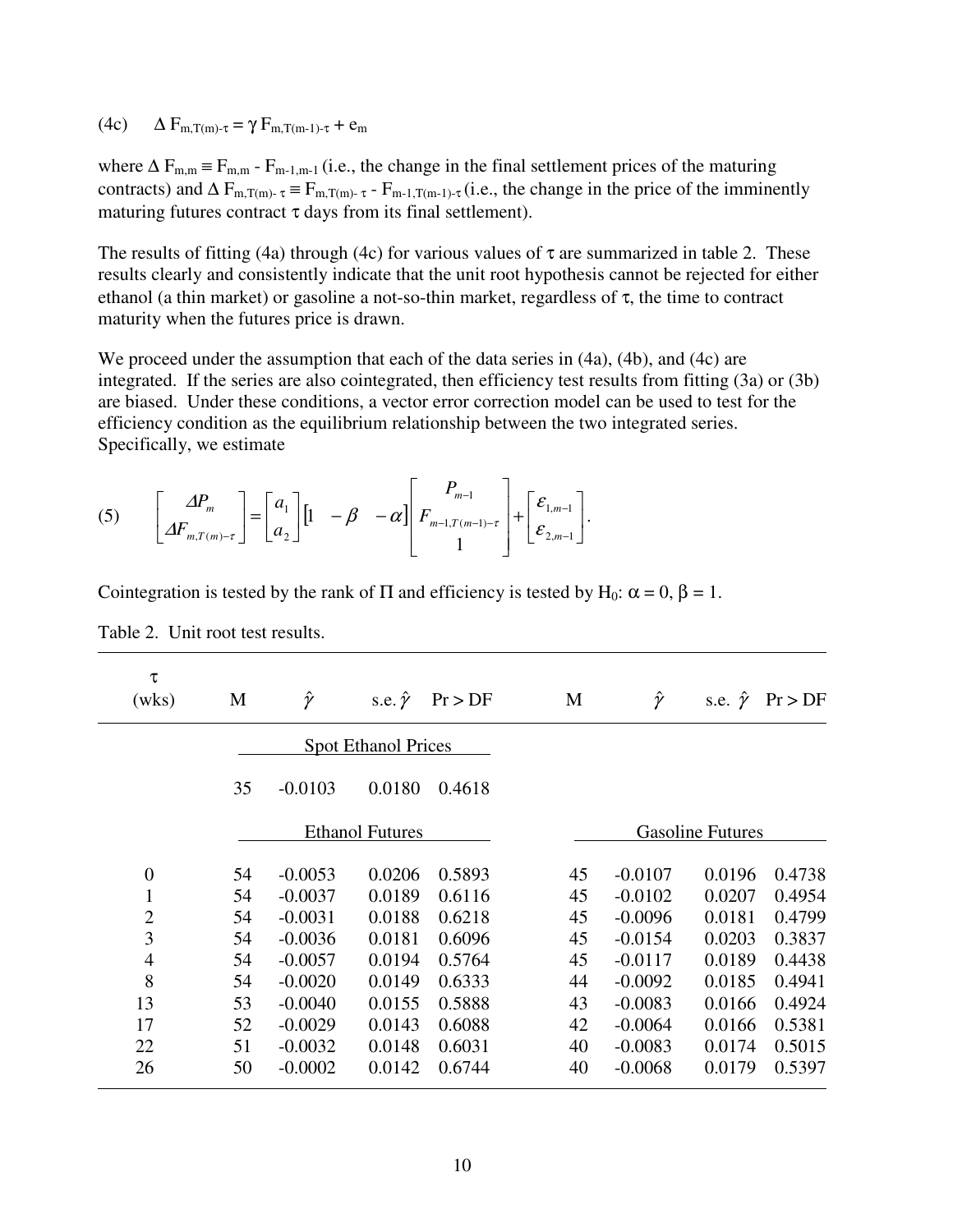

Figure 4. Significance levels for efficiency tests, for various times to maturity.

The results of these tests are summarized in figure 4. The horizontal axis indicates the number of weeks prior to contract maturity when the futures market is observed. The vertical axis shows the test statistic (Prob  $>\chi^2$ ) for H<sub>0</sub>:  $\alpha = 0$ ,  $\beta = 1$ , in the cointegrating relationship of (5). Small values lead to the rejection of the hypothesis. The model was applied to (a) ethanol spot prices at contract maturity versus ethanol futures prices  $\tau$  days prior to contract maturity [Ethanol: S(T) vs F(T,t)], (b) ethanol futures prices at contract maturity versus ethanol futures prices  $\tau$  days prior to contract maturity [Ethanol:  $F(T,T)$  vs  $F(T,t)$ ], and (c) gasoline futures prices at contract maturity versus gasoline futures prices  $\tau$  days prior to contract maturity [RBOB: F(T,T) vs F(T,t)].

Figure 4 indicates the following. Market efficiency is rejected for the last month of the ethanol contract's life, a time when most hedgers close positions to avoid making or taking delivery under the contract. This conclusion applies whether one compares the futures price with either the contract maturity futures price or the contract maturity spot price. Before the futures contract enters this final month, efficiency cannot be rejected. This conclusion also applies whether one compares the futures price with the contract maturity futures price or the contract maturity spot price.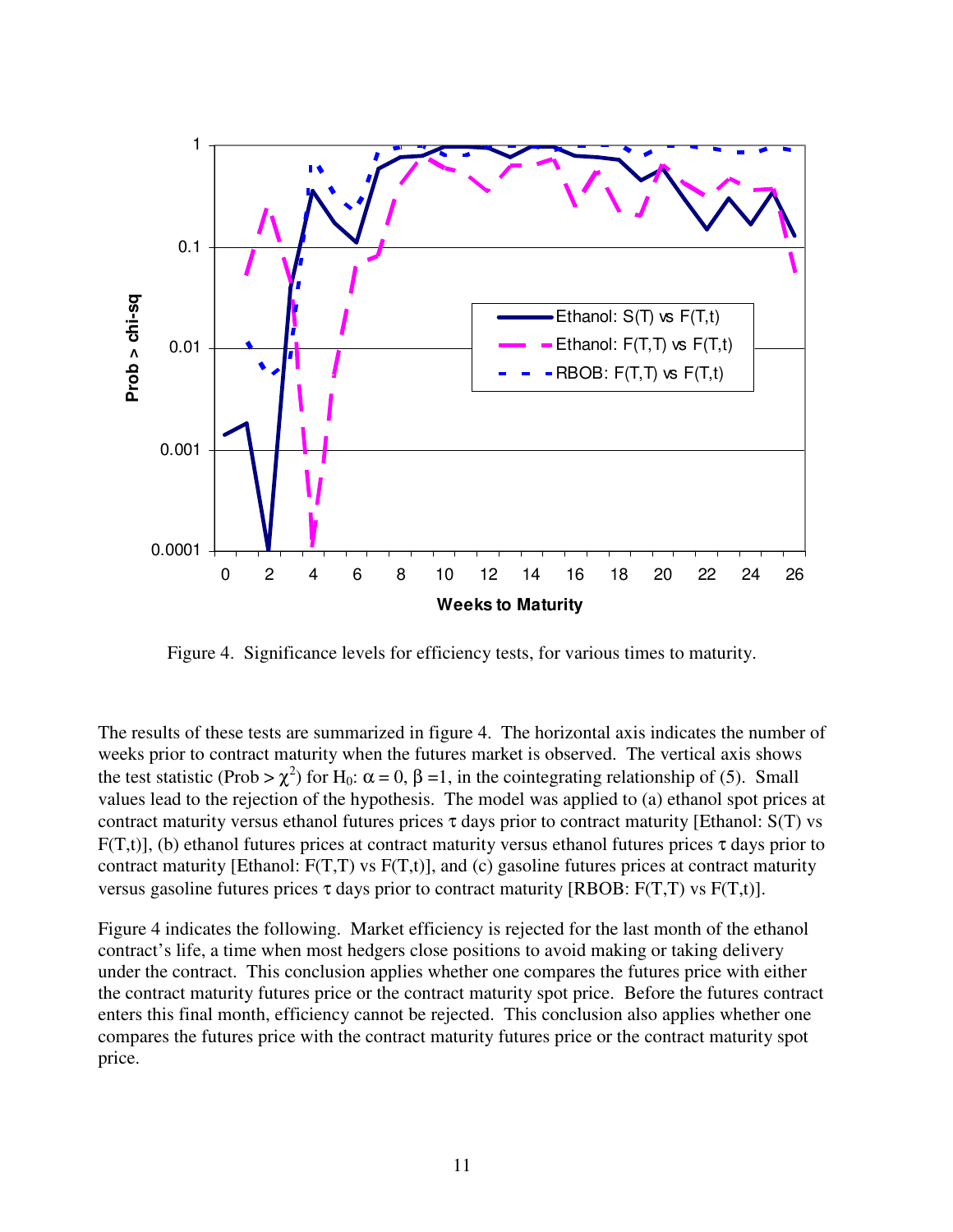The gasoline futures market also displays this dichotomy of inefficiency in the contract's final month, but efficiency over the longer term. This relationship is less pronounced in the gasoline futures market and the test statistics for rejection of the efficiency hypothesis test are generally less significant. This result is noteworthy because the gasoline futures market is not generally thought of as thin. These results and their comparisons lead us to conclude that the thinness of the ethanol futures market does not necessarily imply that it is inefficient.

# **Ethanol Swaps**

The ethanol swaps market provides an explanation of how the ethanol futures market can be efficient except during its last month, offer effective hedging opportunities, and yet still be small relative to its hedging applications.

Swap contracts are fundamentally forward contracts that are used, like futures contracts, to establish a fixed price for future delivery (CME Group, 2009). As compared to futures contracts, forward contracts have the advantage of being more customizable. Forward contracts are negotiated in an opaque market where prices and quantities are not observable but on December 4, 2006 the CME Group began a clearing service for ethanol calendar swaps. Subsequent additions to this over-the-counter market included ethanol basis swaps, options on calendar swaps, and cash settled options on ethanol futures. These exchange-cleared derivative contracts are for 14,500 gallons of ethanol, and they mature every month up to 24 months forward. The calendar swap is the most important of these contracts and approximately forty percent of all ethanol calendar swaps are now exchange cleared.

Exchange-cleared swaps are cash settled only. For marking to market and settlement, they use the futures settlement price for the month after the swap's maturity (i.e., the November swap settles at the December futures price). In the swap's maturity month it is settled at the cumulative monthly average of the spot-month futures settlement price. For example a November swap is settled in November at the cumulative monthly average of the December futures price during the month of November.<sup>5</sup>

Calendar swaps are of two varieties, forward month and previous month. They have identical terms except for how they are settled relative to their stated maturity. A November forwardmonth calendar swap, for example, will be marked to market at the December ethanol futures price and during the month of November will be cash settled at the cumulative average of the daily settlement prices for the December ethanol futures contract. A November previous-month calendar swap will be marked to market at the November ethanol futures settlement price and will be cash settled in October using the cumulative average of the November futures settlement price during October. Thus, an October forward month swap and a November previous month swap are identical.<sup>6</sup>

Exchange-cleared basis swaps for New York Harbor, Los Angeles Harbor and the Gulf Coast were introduced by the GME Group in October of 2007. These contracts are settled in their final

<sup>&</sup>lt;sup>5</sup> The December contract settles on the third business day of December making the November average of the December futures price more useful than the December average of the three available December futures prices.

<sup>&</sup>lt;sup>6</sup> Though trivial in this case, this distinction is less so when a futures contract maturity is not available for each calendar month as common in the grain markets.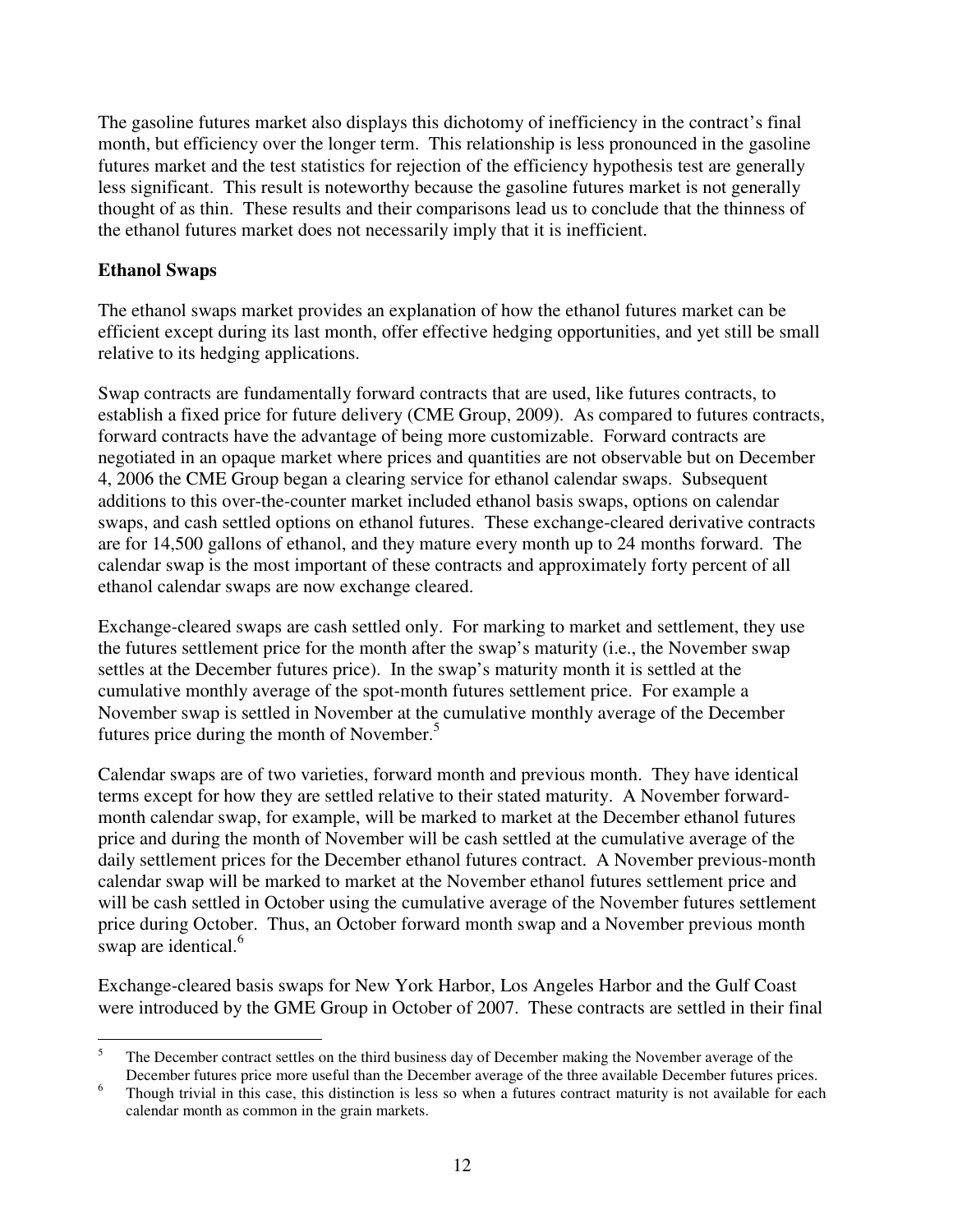months at the cumulative monthly average basis (location specific spot price minus futures price). Thus far, volume and open interest in basis swaps has been small.

An exchange-cleared swap transaction works as follows. An ethanol broker negotiates terms with the counterparties in an ethanol transaction. Once the broker has contracts with both parties, the offsetting contracts are submitted to the Chicago Mercantile Exchange for clearing through CME ClearPort. Contracts submitted for clearing have standardized margin requirements, positions are marked-to-market daily at the ethanol futures settlement price except during the final month when the cumulative average of the spot futures contract is used, margin calls to bring margin accounts up to initial levels are made as necessary, and the contracts contain an exchange for risk provision which allows the swap contracts to be converted to futures contracts any time before futures contract maturity. Futures contracts also have an exchange for risk settlement provisions so that futures-swap conversion rights are bi-directional. Because the contracts are entered into off exchange, prices are not available. However, daily volume and open interest are available through the exchange clearing process.

Figure 5 shows volume and open interest for ethanol futures and exchange-cleared swaps from January 2007 through January 2010. Note that the vertical scales are logarithmic and that the swaps market is roughly ten times as large as the futures market in terms of contracts and roughly five times the size of the futures market in terms of gallons of product.<sup>7</sup> This figure shows the steady growth of both markets.

To analyze price discovery relationships between the futures and the swaps markets, we would ideally use a vector error correction model of the form,

(6a) 
$$
\Delta x_t = \Pi x_{t-1} + \sum_{i=1}^p \Gamma_i \ \Delta x_{t-i} + e_t
$$

where x is a vector of futures and swap prices at time t. In this ideal scenario, we could reach conclusions about the source of price discovery based on the rank of  $\Pi$  and the values of  $\pi_{ij}$ . The model cannot be estimated because swap transaction prices are not observable.

As an alternative, we resort to Telser's (1958) net-hedging/net-speculation model of the simultaneous determination of futures prices and open interest so (6a) is formulated in open interest rather than prices. Also, because open interest does not display the random walk behavior that characterizes prices,<sup>8</sup> the error correction and cointegration aspects of the model are unnecessary. Hence (6a) reduces to a causality model of the form

(6b) 
$$
x_t = \gamma + \sum_{i=1}^p \Gamma_i \ x_{t-i} + e_t,
$$

where  $x_t$  is a 2 x1 vector of futures and swaps open interest. This specification allows us to estimate and test the process of futures and swaps market equilibration in that, if  $\Gamma_{k,1,2} = 0$  for k = 1, 2, … p, then swaps adjustments do not "Granger" cause futures adjustments and if the effects of  $\Gamma_{k,2,1} = 0$  for  $k = 1, 2, \ldots$  p, then futures adjustments do not "Granger" cause swaps adjustments.

 $\frac{7}{8}$  An exchange-cleared swap contract is half the size of a futures contract.

We will test for and verify this claim.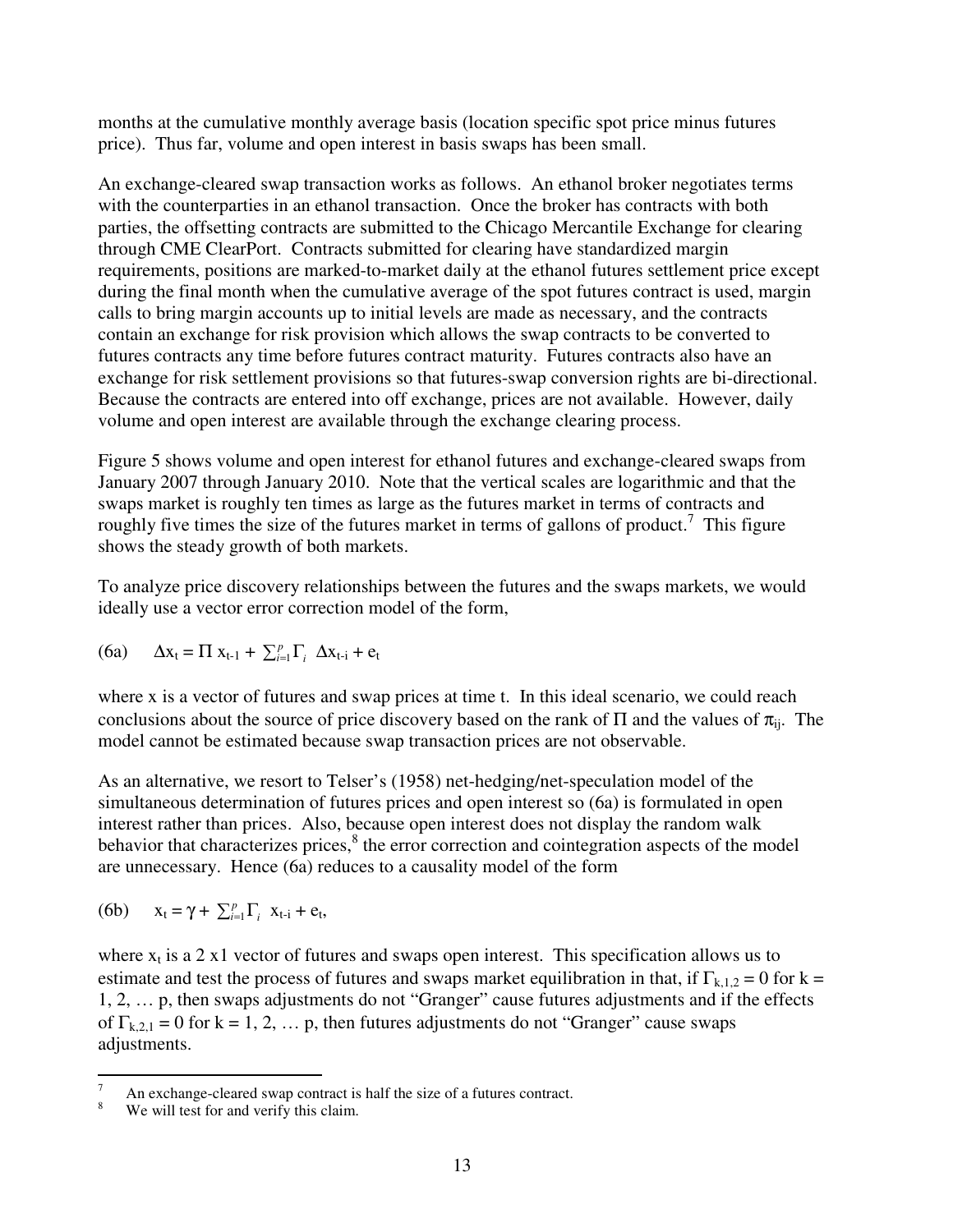Before estimating (6b) we incorporate the mean behavior of open interest. Assuming a given maturity and all else held constant except for the passage of time, open interest begins small, builds over the life of the contract, then declines rapidly as the contract expires. To represent this behavior we use a gamma function

(7a) 
$$
\gamma(\tau) = \gamma_0 \tau^{(\alpha-1)} \exp(-\tau/\beta)
$$

where  $\gamma(\tau)$  represents mean open interest  $\tau$  days before contract maturity, and  $\tau = T(m) - t$  (i.e., the time of maturity less the current time). The derivative of a logarithmic transformation of (7) with respect to time is

(7b) d ln 
$$
\gamma(\tau)
$$
 / dt =  $-(\alpha-1)/\tau + \beta^{-1}$ .

Replacing  $\gamma(\tau)$  with the 2 x 1 column vector  $x_{m,t}$  which contains futures and swaps open interest for contract maturity m at time t, and relaxing the ceteris paribus assumption results in the causality model

(7c) 
$$
\Delta \ln x_{m,t} / \Delta t = a_m + b_m \tau_{m,t}^{-1} + \sum_{i=1}^p \Gamma_i \Delta \ln x_{m,t-i} / \Delta t_{t-i} + e_{m,t}
$$

where  $x_{m,t}$  is a vector of futures and swaps open interests matched by maturity and day.<sup>9</sup>

Table 3 shows the results of estimating (7c) with p equal 3. While the model explains a significant amount of variation in the change in open interest for both futures and swaps, it explains more of the variation in swaps adjustments than in futures adjustments. As these markets have grown, the effects of contract maturities  $(a_m, m=1,2, \ldots, M)$  are not expected to be constant and the statistical results indicate significant differences. The time to maturity effects  $(b_m, m=1,2, \dots M)$  are also significant.

Before considering additional effects, we tested for unit root in the errors about the maturity and time to maturity effects. The unit root hypothesis was rejected with the probability of a greater Dickey-Fuller statistic of < 0.0001 for futures and 0.0173 for swaps.

Table 3 next shows the effects on futures and swaps open interest of lagged values of futures and swaps open interest. Statistically significant causality is found in three of these four blocks. Specifically, these results indicate that ethanol futures open interest is related to lagged futures open interest and lagged swaps open interest. As it appears that adjustments in swaps equilibrium open interest precede adjustments in futures equilibrium open interest, then swaps market equilibrium Granger causes futures market equilibrium. More simply stated, the futures market adjusts to the swaps market.

Ethanol swaps open interest adjustments are related to lagged swaps open interest adjustments, but not related to lagged futures open interest adjustments. This result implies that the swaps market does not adjust to futures market equilibrium so futures market equilibrium does not Granger cause swaps market equilibrium.

<sup>&</sup>lt;sup>9</sup> All open interest differences are with respect to time while holding the contract maturity constant. Differences are never computed across maturities.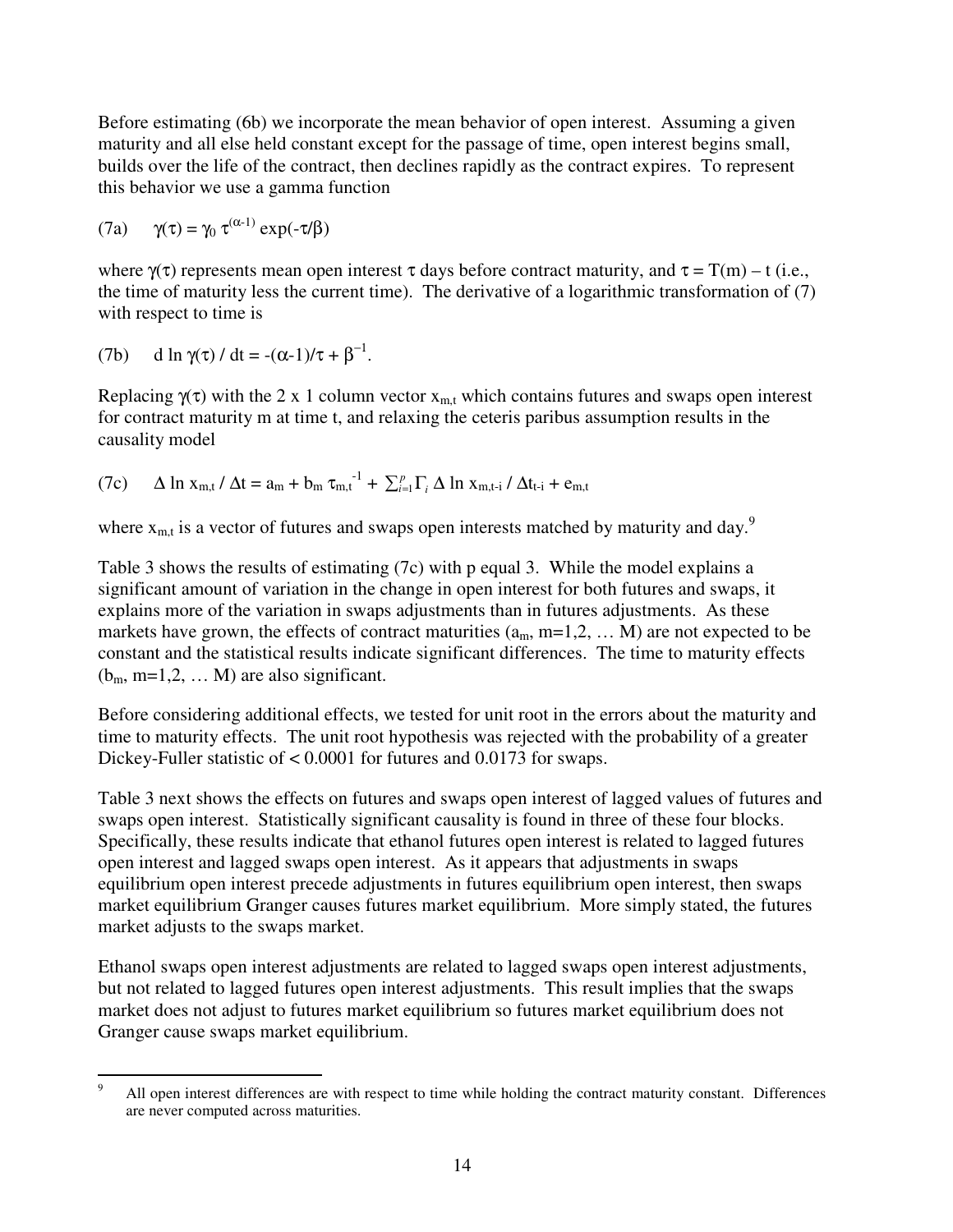| Table 3. Futures-swaps causality estimation results. |  |  |
|------------------------------------------------------|--|--|
|                                                      |  |  |

| <b>Dependent Variable:</b>                               | $\Delta$ dln( $x_{f,t}$ ) / $\Delta$ t<br>(Futures) |           | $\Delta$ dln(x <sub>sw,t</sub> ) / $\Delta$ t<br>(Swaps) |           |
|----------------------------------------------------------|-----------------------------------------------------|-----------|----------------------------------------------------------|-----------|
| $\mathbf N$                                              | 10,222                                              |           | 10,222                                                   |           |
| $R-Sq$                                                   |                                                     | 0.082     | 0.488                                                    |           |
| <b>RMSE</b>                                              | 0.07014                                             |           | 0.04604                                                  |           |
| $F_{10125}^{96}$                                         | $9.40***$                                           |           | $100.42***$                                              |           |
| <b>Maturity Effects</b>                                  | DF                                                  | F Value   | DF                                                       | F Value   |
| $a_m$ , m=1,2, M                                         | 44                                                  | $1.92***$ | 44                                                       | 7.97***   |
| $b_m$ , m=1,2, M                                         | 45                                                  | 13.03***  | 45                                                       | 208.57*** |
| Parameter on                                             | Estimate                                            | Std Err   | Estimate                                                 | Std Err   |
| $\Delta$ dln( $x_{f,t-1}$ ) / $\Delta$ t <sub>t-1</sub>  | $0.0258*$                                           | 0.0101    | 0.0014                                                   | 0.0066    |
| $\Delta$ dln( $x_{f,t-2}$ ) / $\Delta$ t <sub>t-2</sub>  | $0.0442***$                                         | 0.0098    | $-0.0010$                                                | 0.0064    |
| $\Delta$ dln( $X_{f,t-3}$ ) / $\Delta$ t <sub>t-3</sub>  | 0.0111                                              | 0.0098    | 0.0071                                                   | 0.0064    |
| $\Delta$ dln( $X_{sw,t-1}$ ) / $\Delta$ t <sub>t-1</sub> | $0.0796***$                                         | 0.0160    | $-0.0356***$                                             | 0.0105    |
| $\Delta$ dln( $X_{sw,t-2}$ ) / $\Delta$ t <sub>t-2</sub> | $0.0738***$                                         | 0.0151    | $0.0596***$                                              | 0.0099    |
| $\Delta$ dln( $X_{sw,t-3}$ ) / $\Delta$ t <sub>t-3</sub> | 0.0176                                              | 0.0154    | $-0.0331***$                                             | 0.0101    |

#### **Summary and Conclusions**

To summarize, we set out to understand the paradox where ethanol price risk managers were saying in personal interviews, "We don't use ethanol futures … The market is too thin … bid ask spread are too wide ," yet hedging studies indicate that the ethanol futures market can provide hypothetical hedging effectiveness. We first reviewed the effectiveness levels the hypothetical ethanol hedges and observed that the price risk protection that was available from hedging with the ethanol futures contract was statistically significant and commercially attractive.

We then examined ethanol futures market efficiency and observed that during the month prior to contract maturity, the futures contract did not display pricing efficiency while contracts with more than a month to maturity did display pricing efficiency.

Finally we examined the exchange-cleared ethanol swaps market. Exchange-cleared swaps have some unique features, such as exchange for risk, exclusive cash settlement, and settlement at the cumulative average of the settlement price of the nearby futures contact during the swap maturity month. Our results indicate that futures market equilibrium is significantly influenced by recent swaps market adjustments but that the converse does not hold.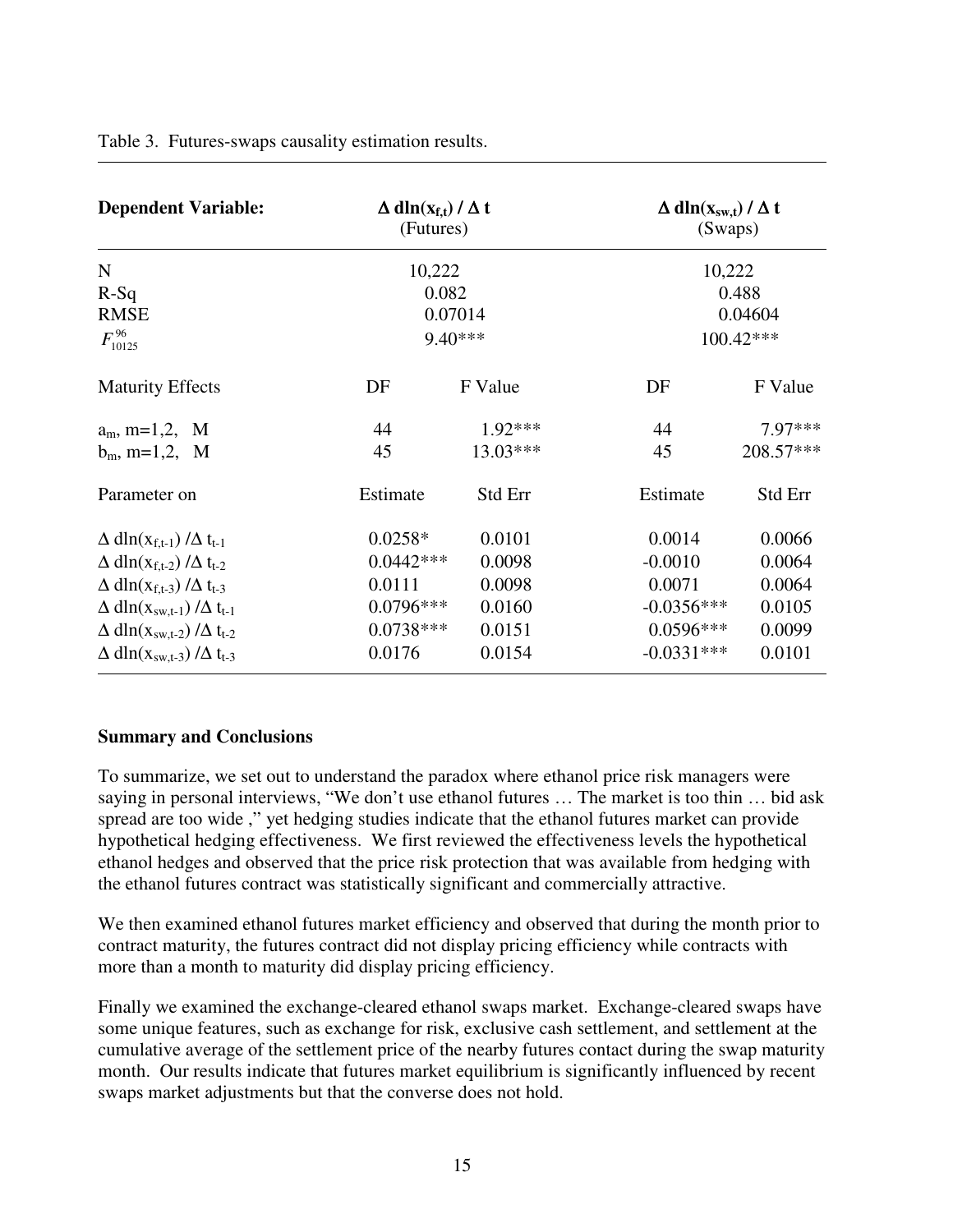The implications of these findings are as follows.

- The notion that risk managers don't use futures because the bid ask spreads are too wide is discredited by the observation that these risk managers instead either directly or indirectly through brokers, use swaps and derivatives where prices are not reported and hence the bid ask spread is unknown. This leaves only thinness as the argument for not using the futures market. We have seen that the futures market is indeed small relative to the amount of hedging that a risk manager for an individual refinery might undertake.
- Our empirical results indicate that futures open interest adjusts to swaps open interest but not vice versa. In a simultaneously determined system, this means that the publicly available futures prices reflect swaps market equilibrium. This finding has two practical implications. First, futures prices reflect equilibrium in the much deeper swaps market rather than just equilibrium in the thinly traded futures market. The exchange for risk provision helps to insure that equilibrium in the swaps market is reflected in the futures market. The second implication of this finding is that swaps are marked to market at relevant valuations so that margin accounts serve as effective performance bonds.
- Our empirical results indicate a consistent break from market efficiency in the ethanol futures contract's final month. This break may be due to the departure of swaps settlement pricing from futures settlement pricing during this period. Specifically, during the final month swaps are settled at the cumulative average of the futures price during the month. Because the futures price reacts to the swaps market, it too should more reflect the cumulative average futures price rather than the expected future spot price.
- We would expect that the exchange for risk provision that allows the conversion of futures to swaps positions and vice versa should create a single equilibration process between both markets. While our results do not indicate a bidirectional causal relationship, they do indicate that the futures price reflects conditions in the much deeper swaps market.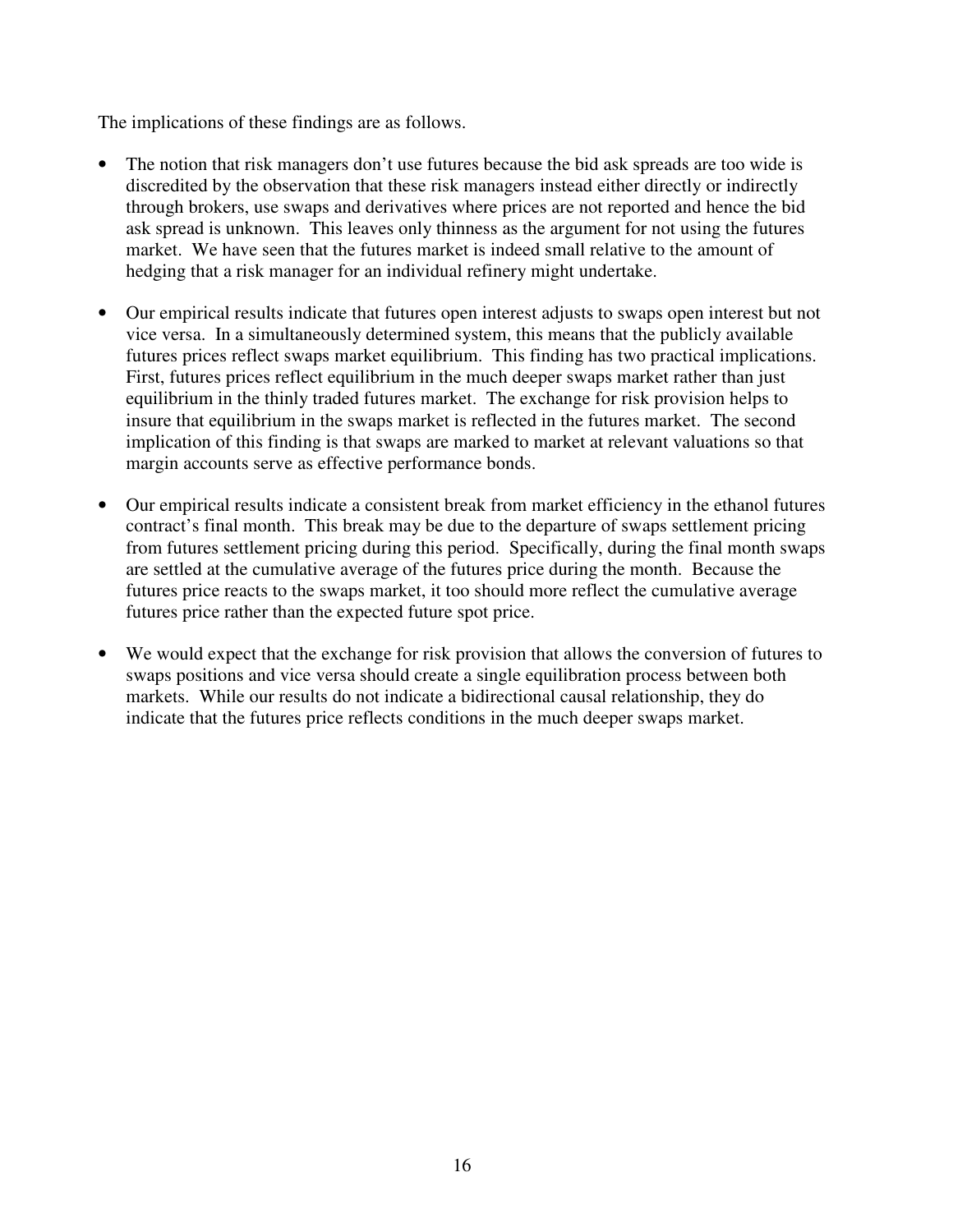#### **References**

- Bigman, D., D. Goldfarb, and E. Schectman. "Futures Market Efficiency and the Time Content of Information Sets." *Journal of Futures Markets* 3(1983):321-334.
- Bessler, D., and T. Covey. "Cointegration: Some Results on U.S. Cattle Prices." *Journal of Futures Markets* 11(1991):461-474.
- Chowdhury, A.R. "Futures Market Efficiency: Evidence from Cointegration Tests." *Journal of Futures Markets* 11(1991):577-589.
- CME Group (2009). "An Introduction to Grain Calendar and Basis Swaps" Available online at: http://www.cmegroup.com/trading/commodities/files/AgSwapsWhitePaper.pdf. [Accessed May 18, 2010].
- Dahlgran, R.A. "Transaction Frequency and Hedging in Commodity Processing." *Journal of Agricultural and Resource Economics* 30(2005):411-430.
- Dahlgran, R.A. "Inventory and Transformation Hedging Effectiveness in Corn Crushing." *Journal of Agricultural and Resource Economics*, 34(2009): 154-171.
- Enders, W. *Applied Econometric Time Series.* John Wiley and Sons, New York, NY, 1995.
- Fackler, P.L., and K.P. McNew. "Multiproduct Hedging: Theory, Estimation, and an Application*." Review of Agricultural Economics* 15(1993):521-535.
- Fama, E. "Efficient Capital Markets: Theory and Empirical Work." *Journal of Finance* 25(1970):383-417
- Franken, J.R.V., and J.L. Parcell. "Cash Ethanol Cross-Hedging Opportunities." *Journal of Agricultural and Applied Economics* 35(2003):509-516.
- Garcia, P., J.S. Roh, and R.M. Leuthold. "Simultaneously Determined, Time-Varying Hedge Ratios in the Soybean Complex." *Applied Economics* 27(1995):1127-1134.
- Lai, K.S., and M. Lai. "A Cointegration Test for Market Efficiency." *Journal of Futures Markets* 11(1991):567-575.
- MacDonald, S.S., and S.E. Hein. An Empirical Evaluation of Treasury Bill Futures Market Efficiency: Evidence from Forecast Efficiency Tests." *Journal of Futures Markets* 13(1993):199-211.
- Nelson, R., and S. Turner. Experimental Examination of a Thin Market: Price Behavior in a Declining Terminal Market Revisited. *Journal of Agricultural and Applied Economics*, *27*(1995), 149-160.
- Pennings, Joost M. E., and Matthew T. G. Meulenberg. "The Hedging Performance in New Agricultural Futures Markets: A Note." *Agribusiness* 13(1997):295-300.